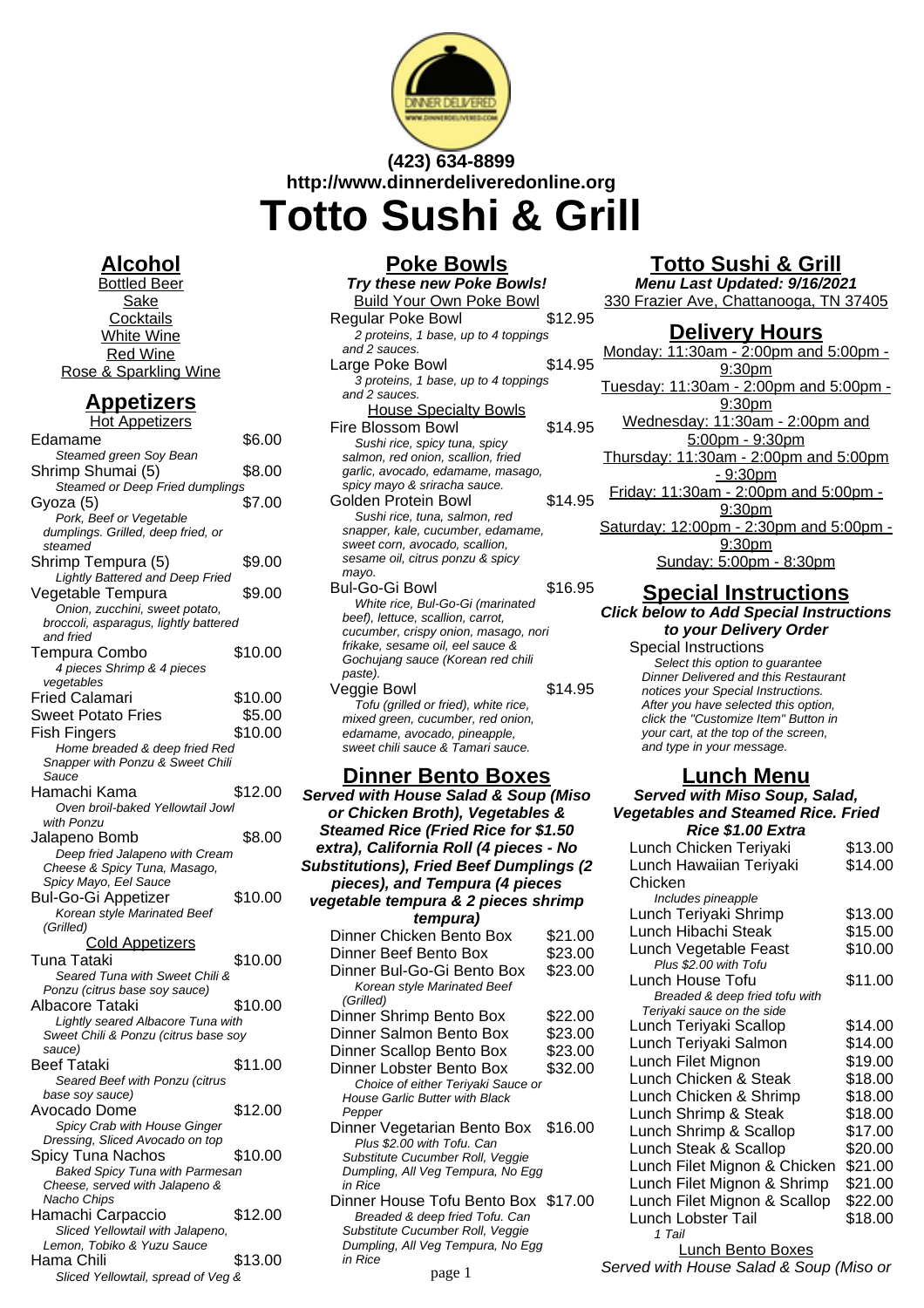Sliced Jalapeno on top with Special House Sauce (Ponzu-based) Tuna Tartar  $$12.00$ 

| ι νιια ι αι ιαι              | ے رس |
|------------------------------|------|
| Chopped Fresh Tuna with      |      |
| Homemade Hot Sauce & Avocado |      |
|                              |      |

# **Condiments**

| Side Cup of White Sauce            | \$0.50 |
|------------------------------------|--------|
| 12oz Side Cup of White Sauce\$6.00 |        |
| Side Cup of Low-Sodium Soy \$0.50  |        |
| Sauce                              |        |
| Side Cup of Spicy Mayo             | \$0.50 |
| Side Cup of Ponzu Sauce            | \$0.50 |
| Side Cup of Teriyaki Sauce         | \$0.50 |
| Side Cup of Ginger Sauce           | \$0.50 |
| Side Cup of Tempura Sauce          | \$0.50 |
| Side Cup of Wasabi                 | \$0.50 |
| Packet of Soy Sauce                | \$0.05 |
|                                    |        |

# **Salad & Soup**

| House Salad                                                         | \$2.50  |
|---------------------------------------------------------------------|---------|
| Seaweed Salad                                                       | \$5.50  |
| Cucumber Salad                                                      | \$4.50  |
| <b>Cucumber with Ponzu &amp; Sweet</b>                              |         |
| Chili Sauce                                                         |         |
| <b>Tofu Salad</b>                                                   | \$5.50  |
| Tofu, lettuce, cucumber, sweet chili                                |         |
| & special house sauce                                               |         |
| (ponzu-based)                                                       |         |
| Seafood Salad (Sunomono)                                            | \$12.50 |
| Assorted Fish with Vinaigrette                                      |         |
| Sauce & Sweet Chili Sauce                                           |         |
| Spicy Sashimi Salad                                                 | \$13.50 |
| Mixed Fish, Spring Mix, Onion,                                      |         |
| Tomato, Cucumber with Korean Style<br>Mild Hot Paste                |         |
| Special Squid Salad                                                 | \$8.00  |
| Squid with Ponzu & Sweet Chili                                      |         |
| Sauce                                                               |         |
| Ika Sansai Salad                                                    | \$8.00  |
| Marinated Squid salad                                               |         |
| Takosu (Octopus Salad)                                              | \$8.50  |
| Albacore Tuna Salad                                                 | \$13.00 |
| Fresh Tuna Salad                                                    | \$9.00  |
|                                                                     |         |
| Miso Soup                                                           | \$2.50  |
| White fermented-soybean paste,<br>Dried Fish Flake & Kelp Base with |         |
| Dried Wakame & Tofu & Scallions                                     |         |
| Chicken Broth Soup                                                  | \$2.50  |
| Homemade Chicken Broth with                                         |         |
| Mushroom & Scallions                                                |         |
|                                                                     |         |

# **Sushi Rolls**

| All Rolls are served in 6-8 Pieces.                             |         |
|-----------------------------------------------------------------|---------|
| Goma Sauce: Sesame seed powder,                                 |         |
| Chili oil, Ponzu mix, etc; Green                                |         |
| Sauce: Avocado, Wasabi,                                         |         |
| Mayonnaise, Sweetener, etc                                      |         |
| 1 Totto Roll                                                    | \$13.00 |
| Crab meat, cucumber, avocado,                                   |         |
| fried shrimp with fresh salmon and                              |         |
| tuna on top, goma sauce and eel                                 |         |
| sauce                                                           |         |
| 2.Totto Special Roll                                            | \$14.00 |
| Tuna, Salmon, Cucumber,                                         |         |
| Avocado with Fel and Avocado on                                 |         |
| top, Eel Sauce, Green Sauce                                     |         |
| 3. Totto Crunch Roll                                            | \$14.00 |
| Crab meat, cucumber, avocado,                                   |         |
| fried shrimp with cooked shrimp and                             |         |
| avocado on top, Goma sauce and<br>Fel sauce                     |         |
|                                                                 |         |
| 4. Ultimate Tuna Roll                                           | \$14.00 |
| Spicy tuna, cucumber with fresh<br>tuna and masago on top, Goma |         |
| sauce and hot sauce                                             |         |
| 5. Tiger Roll                                                   | \$15.00 |
| Crab, cucumber, avocado, fried                                  |         |
| shrimp with spicy tuna and avocado                              |         |
|                                                                 |         |

# **Katsu Entrees**

**Japanese breaded & deep fried Cutlet with Katsu Sauce, served with House Salad & Soup (Miso or Chicken Broth), and Steamed Rice (or Fried Rice for \$1.50 extra). Not served with vegetables**

| Dinner Chicken Katsu | \$19.00 |
|----------------------|---------|
| Dinner Pork Katsu    | \$20.00 |
| Dinner Fish Katsu    | \$17.00 |

### **Udon Noodle Entrees (Soup)**

#### **Thick Japanese Noodles made of Wheat Flour. Served with California Roll or Tuna Roll** Dinner Vegetable Udon \$14.00 Dinner Tempura Udon \$16.00 Served with Tempura Shrimp Dinner Nabeyaki Udon \$17.00 Served with Egg, Fish Cake, Tempura Shrimp Dinner Seafood Udon \$18.00 Served with Assorted Seafood

### **Condiments**

| Side Cup of White Sauce      | \$0.50 |
|------------------------------|--------|
| 12oz Side Cup of White Sauce | \$6.00 |
| Side Cup of Low-Sodium Soy   | \$0.50 |
| Sauce                        |        |
| Side Cup of Spicy Mayo       | \$0.50 |
| Side Cup of Eel Sauce        | \$0.50 |
| Side Cup of Ponzu Sauce      | \$0.50 |
| Side Cup of Teriyaki Sauce   | \$0.50 |
| Side Cup of Ginger Sauce     | \$0.50 |
| Side Cup of Tempura Sauce    | \$0.50 |
| Side Cup of Wasabi           | \$0.50 |
| Packet of Soy Sauce          | \$0.05 |
|                              |        |

# **Dinner Entrees**

| or Chicken Broth), Vegetables &<br>Steamed Rice (Fried Rice for \$1.50<br>extra). Served with 1 White Sauce<br>Dinner Hibachi Steak<br>\$22.00<br>Dinner Chicken Teriyaki<br>\$19.00<br>Dinner Hawaiian Chicken<br>\$21.00<br>Teriyaki<br>with Pineapple<br>Dinner Filet Mignon<br>\$29.00<br>Choice of either Soy Sauce or<br><b>House Garlic Butter with Black</b><br>Pepper<br>Dinner Teriyaki Shrimp<br>\$21.00<br>Dinner Teriyaki Salmon<br>\$21.00 |
|----------------------------------------------------------------------------------------------------------------------------------------------------------------------------------------------------------------------------------------------------------------------------------------------------------------------------------------------------------------------------------------------------------------------------------------------------------|
|                                                                                                                                                                                                                                                                                                                                                                                                                                                          |
|                                                                                                                                                                                                                                                                                                                                                                                                                                                          |
|                                                                                                                                                                                                                                                                                                                                                                                                                                                          |
|                                                                                                                                                                                                                                                                                                                                                                                                                                                          |
|                                                                                                                                                                                                                                                                                                                                                                                                                                                          |
|                                                                                                                                                                                                                                                                                                                                                                                                                                                          |
|                                                                                                                                                                                                                                                                                                                                                                                                                                                          |
|                                                                                                                                                                                                                                                                                                                                                                                                                                                          |
|                                                                                                                                                                                                                                                                                                                                                                                                                                                          |
|                                                                                                                                                                                                                                                                                                                                                                                                                                                          |
|                                                                                                                                                                                                                                                                                                                                                                                                                                                          |
|                                                                                                                                                                                                                                                                                                                                                                                                                                                          |
|                                                                                                                                                                                                                                                                                                                                                                                                                                                          |
| Dinner Teriyaki Scallop<br>\$21.00                                                                                                                                                                                                                                                                                                                                                                                                                       |
| Dinner Lobster Dinner (2 Tails)<br>\$31.00                                                                                                                                                                                                                                                                                                                                                                                                               |
| Choice of either Teriyaki Sauce or                                                                                                                                                                                                                                                                                                                                                                                                                       |
| <b>House Garlic Butter with Black</b>                                                                                                                                                                                                                                                                                                                                                                                                                    |
| Pepper                                                                                                                                                                                                                                                                                                                                                                                                                                                   |
| \$14.00<br>Dinner Vegetable Lover's                                                                                                                                                                                                                                                                                                                                                                                                                      |
| add Tofu for \$2.00                                                                                                                                                                                                                                                                                                                                                                                                                                      |
| Dinner House Tofu<br>\$14.00                                                                                                                                                                                                                                                                                                                                                                                                                             |
| Breaded & deep fried Tofu with<br>Teriyaki Sauce on the side                                                                                                                                                                                                                                                                                                                                                                                             |
| <b>Dinner Combination Entrees</b>                                                                                                                                                                                                                                                                                                                                                                                                                        |
| Dinner Chicken & Steak<br>\$23.00                                                                                                                                                                                                                                                                                                                                                                                                                        |
| Dinner Chicken & Salmon<br>\$25.00                                                                                                                                                                                                                                                                                                                                                                                                                       |
| Dinner Chicken & Shrimp<br>\$24.00                                                                                                                                                                                                                                                                                                                                                                                                                       |
| Dinner Chicken & Scallop<br>\$25.00                                                                                                                                                                                                                                                                                                                                                                                                                      |
| Dinner Steak & Shrimp<br>\$25.00                                                                                                                                                                                                                                                                                                                                                                                                                         |
| Dinner Steak & Salmon<br>\$24.00                                                                                                                                                                                                                                                                                                                                                                                                                         |
| Dinner Steak & Scallop<br>\$26.00                                                                                                                                                                                                                                                                                                                                                                                                                        |
| Dinner Steak & Lobster<br>\$27.00                                                                                                                                                                                                                                                                                                                                                                                                                        |
| page 2                                                                                                                                                                                                                                                                                                                                                                                                                                                   |

| Chicken Broth), Vegetables & Steamed<br>Rice (or Fried Rice for \$1.00 extra),<br>California Roll (4pcs, No Substitution),<br>Fried Beef Dumplings 2pcs, Tempura (3 |
|---------------------------------------------------------------------------------------------------------------------------------------------------------------------|
| Lunch Teriyaki Chicken Bento \$15.00                                                                                                                                |
|                                                                                                                                                                     |
| Lunch Teriyaki Beef Bento Box \$18.00                                                                                                                               |
| Lunch Teriyaki Salmon Bento \$16.00                                                                                                                                 |
|                                                                                                                                                                     |
| \$15.00                                                                                                                                                             |
|                                                                                                                                                                     |
| \$16.00                                                                                                                                                             |
|                                                                                                                                                                     |
| \$20.00                                                                                                                                                             |
| \$18.00                                                                                                                                                             |
| \$13.00                                                                                                                                                             |
|                                                                                                                                                                     |

- Plus \$2.00 for Tofu. Choice of California or Cucumber Roll, Veggie or Beef Dumplings, Tempura or All Veg Tempura
- Lunch House Tofu Bento Box \$14.00 Breaded & deep fried tofu. Choice of California or Cucumber Roll, Veggie or Beef Dumplings, Tempura or All Veg Tempura

### Kid's Menu (Lunch)

| .vv<br>00 | Served with House Salad & Soup (Miso or |         |
|-----------|-----------------------------------------|---------|
| 50        | Chicken Broth), Vegetables & Steamed    |         |
|           | Rice (or Fried Rice for \$1.00 extra)   |         |
| .50       | Kid's Lunch Teriyaki Chicken            | \$11.00 |
| .50       | Kid's Lunch Steak                       | \$12.00 |
| .50       | Kid's Lunch Teriyaki Shrimp             | \$11.00 |
| .50       | Kid's Lunch Filet Mignon                | \$17.00 |
| .50       | Kid's Lunch Vegetable                   | \$8.00  |
| .50       | Kid's Lunch Vegetable & Tofu            | \$9.50  |
| .50       | Kid's Lunch Chicken Nuggets &           | \$8.00  |
|           | Fries                                   |         |
| .05       |                                         |         |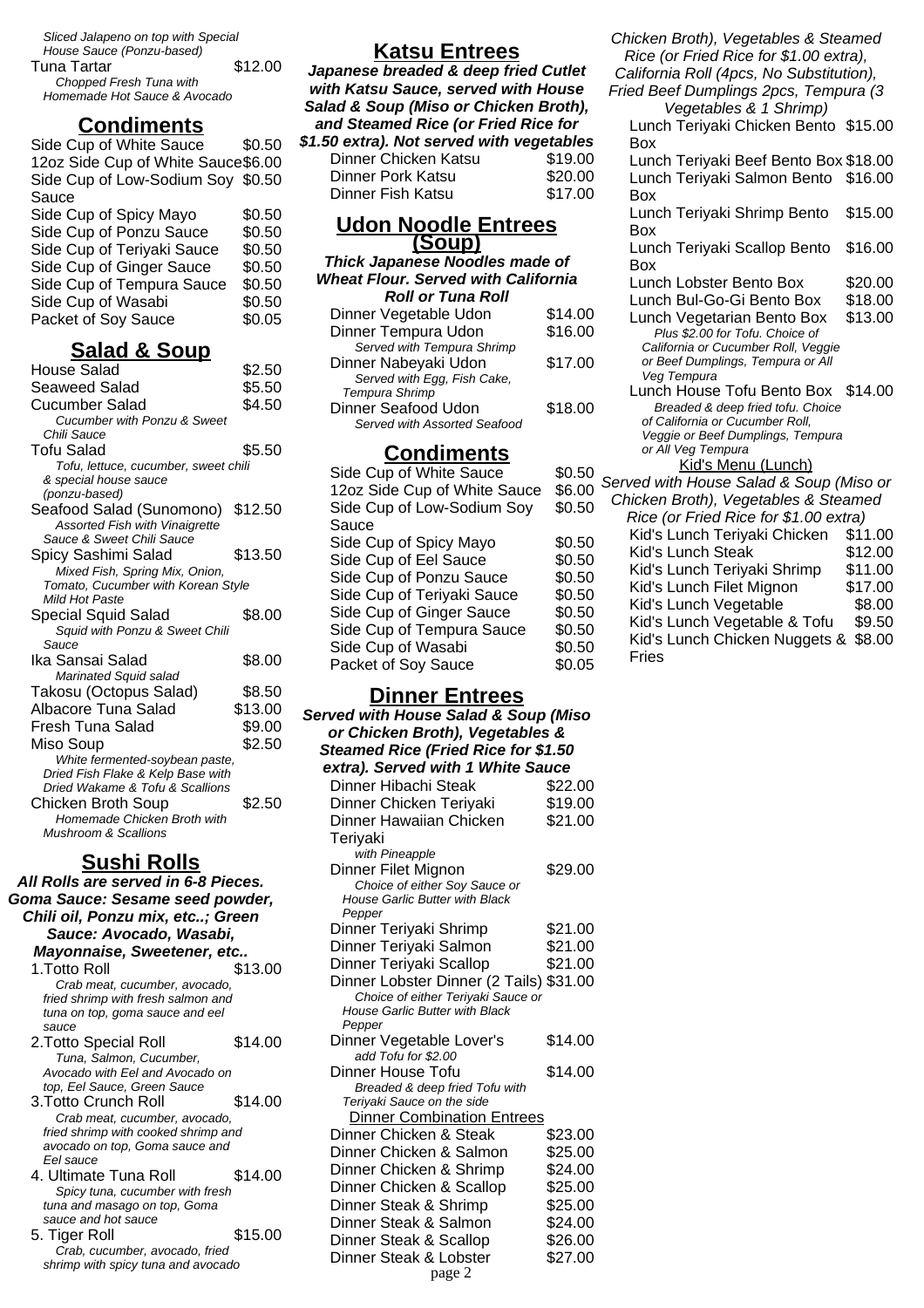| on top, Eel sauce                                                           |         | Dinner Shrimp & Scallop                         |                                         | \$24.00 |
|-----------------------------------------------------------------------------|---------|-------------------------------------------------|-----------------------------------------|---------|
| 6. Hulk Roll                                                                | \$15.00 | Dinner Shrimp & Lobster                         |                                         | \$27.00 |
| Cream cheese, crab, fried shrimp                                            |         |                                                 | Dinner Filet Mignon & Chicken           | \$28.00 |
| with Avocado on top, eel sauce                                              |         |                                                 | Dinner Filet Mignon & Shrimp            | \$28.00 |
| 7. El Camaron Loco Roll                                                     | \$14.00 |                                                 | Dinner Filet Mignon & Salmon            | \$25.00 |
| Spicy crab, cream cheese, fried<br>shrimp with cooked shrimp on top,        |         |                                                 | Dinner Filet Mignon & Scallop           | \$29.00 |
| hot sauce and eel sauce                                                     |         |                                                 | Dinner Filet Mignon & Lobster           | \$36.00 |
| 8. Chef's Special Roll                                                      | \$15.00 |                                                 | Dinner Trio Entree                      |         |
| Crab, cucumber, fried shrimp,                                               |         | Dinner Steak, Shrimp &                          |                                         | \$29.00 |
| avocado with tuna, salmon, cooked                                           |         | Chicken                                         |                                         |         |
| shrimp, yellow tail, red snapper, and<br>avocado on top, Goma sauce and eel |         |                                                 | Dinner Chicken, Shrimp &                | \$33.00 |
| sauce                                                                       |         | Lobster                                         |                                         |         |
| 9. Big Tempura Roll                                                         | \$15.00 |                                                 | Dinner Shrimp, Scallop &                | \$35.00 |
| Crab, spicy tuna, eel, avocado,                                             |         | Lobster                                         |                                         |         |
| deep fried, with eel sauce and spicy                                        |         |                                                 | Dinner Filet Mignon, Shrimp & \$37.00   |         |
| mayo<br>10. Double Spicy Roll                                               | \$14.00 | Salmon                                          |                                         |         |
| Spicy crab, cucumber with spicy                                             |         |                                                 | Dinner Filet Mignon, Shrimp & \$37.00   |         |
| tuna and avocado on top, green                                              |         | Scallops                                        |                                         |         |
| sauce and hot sauce                                                         |         |                                                 | Dinner Filet Mignon, Shrimp, & \$39.00  |         |
| 11. Pink Lady's Roll                                                        | \$14.00 | Lobster                                         |                                         |         |
| Spicy crab, cucumber with smoked                                            |         |                                                 | <b>House Special Entrees</b>            |         |
| salmon and masago on top, green<br>sauce                                    |         |                                                 | Dinner Teriyaki Fajita Chicken          | \$19.00 |
| 12. Ocean Pleasant Roll                                                     | \$14.00 |                                                 | Dinner Teriyaki Fajita Steak            | \$21.00 |
| Spicy crab, avocado and cucumber                                            |         |                                                 | Dinner Teriyaki Fajita Shrimp           | \$18.00 |
| with crab meat, cooked shrimp,                                              |         | Dinner Bul-Go-Gi House                          |                                         | \$19.00 |
| scallop, scallion, masago and                                               |         | Special                                         |                                         |         |
| Parmesan cheese on top, oven<br>baked, goma sauce and eel sauce             |         |                                                 | Korean style marinated beef             |         |
| 13. Ninja Roll                                                              | \$16.00 |                                                 | served with steamed rice. Not served    |         |
| Soft shell crab, crab, cucumber,                                            |         | with vegetables                                 |                                         |         |
| avocado, masago, fried shrimp, eel                                          |         |                                                 | Yaki Soba                               |         |
| sauce                                                                       |         |                                                 | Grilled Noodles with Soba Sauce/No Rice |         |
| 14. Sensual Pleasant Roll                                                   | \$16.00 |                                                 | Dinner Yaki Soba Chicken                | \$17.00 |
| Tuna, salmon, white tuna, crab,<br>asparagus, cooked shrimp, red            |         |                                                 | Dinner Yaki Soba Shrimp                 | \$17.00 |
| snapper, cucumber-wrapped, with                                             |         | Dinner Yaki Soba Steak                          |                                         | \$19.00 |
| masago and scallion on top, ponzu                                           |         |                                                 | <b>Condiments</b>                       |         |
| sauce and sweet chili sauce                                                 |         |                                                 |                                         |         |
| 15. Baked Snow Roll                                                         | \$16.00 |                                                 | Side Cup of White Sauce                 | \$0.50  |
| Crab, avocado, cream cheese, red<br>snapper, Parmesan cheese,               |         |                                                 | 12oz Side Cup of White Sauce            | \$6.00  |
| oven-baked, masago, eel sauce and                                           |         | Side Cup of Spicy Mayo                          |                                         | \$0.50  |
| green sauce                                                                 |         |                                                 | Side Cup of Low-Sodium Soy              | \$0.50  |
| 16. North Shore Roll                                                        | \$15.00 | Sauce                                           |                                         |         |
| A Sushi Roll made with Spicy                                                |         |                                                 | Side Cup of Ponzu Sauce                 | \$0.50  |
| Crab, Cucumber, Avocado, Fried<br>Shrimp with Spicy Tuna and Fried          |         |                                                 | Side Cup of Teriyaki Sauce              | \$0.50  |
| Eel on Top with Spicy Mayo and Eel                                          |         |                                                 | Side Cup of Ginger Sauce                | \$0.50  |
| Sauce                                                                       |         |                                                 | Side Cup of Tempura Sauce               | \$0.50  |
| 17. How Much Hamach Roll \$15.00                                            |         | Side Cup of Wasabi                              |                                         | \$0.50  |
| A Sushi Roll made with Yellowtail,                                          |         | Packet of Soy Sauce                             |                                         | \$0.05  |
| Cucumber, Scallion with Yellow Tail                                         |         |                                                 | <u>Side Orders (Dinner Only)</u>        |         |
| and Avocado on Top Drizzled with<br>Hot Sauce and goma sauce                |         |                                                 | To be Ordered with Meals or Sushi       |         |
| 18. Fraizer Fire Roll                                                       | \$16.00 |                                                 |                                         |         |
| A Sushi Roll made with Crab,                                                |         | Side Order of Sauteed                           |                                         | \$6.00  |
| Spicy Tuna, Cucumber, Fried Shrimp                                          |         | Vegetables                                      | Zucchini, Carrot, Broccoli, Onion       |         |
| with Cooked Shrimp and Avocado on                                           |         | and Mushroom                                    |                                         |         |
| Top with Parmesan cheese, goma<br>sauce, eel sauce, green sauce, spicy      |         |                                                 | Side Order of Grilled Noodles           | \$6.00  |
| mayo and hot sauce                                                          |         |                                                 | Noodle & Vegetables with Teriyaki       |         |
| 19. U.T.C. Crunch Ball                                                      | \$14.00 | Sauce                                           |                                         |         |
| Cream cheese, crab, avocado, cut                                            |         |                                                 | Small Side Order Steamed Rice \$4.00    |         |
| and deep-fried each piece, eel sauce                                        |         | <b>Small Side of Fried Rice</b>                 |                                         | \$5.00  |
| and spicy mayo<br>20. California Crunch Roll                                | \$13.00 | with Peas & Carrots                             |                                         |         |
| A Deep Fried California Roll with                                           |         | Large Side of Fried Rice<br>with Peas & Carrots |                                         | \$7.00  |
| Panko, spicy mayo and eel sauce                                             |         |                                                 | Order of Chicken Fried Rice             | \$12.00 |
| 21. Hawaiian Roll                                                           | \$13.00 | Order of Beef Fried Rice                        |                                         | \$13.00 |
| A Sushi made with Crab, Tuna,                                               |         |                                                 | Order of Shrimp Fried Rice              | \$12.00 |
| Avocado, Crunch with Scallion on                                            |         |                                                 | Order of Chicken, Beef, Shrimp\$16.00   |         |
| Top with Mayo and Hot Sauce                                                 | \$14.00 | <b>Fried Rice</b>                               |                                         |         |
| 22. Gomgom Roll<br>A Sushi Roll Made with Spicy                             |         |                                                 | Side Order of Chicken (4 oz.)           | \$9.00  |
| Tuna, Avocado with Salmon and                                               |         |                                                 | Side Order of Steak (4 oz.)             | \$11.00 |
| Parmesan cheese on Top then Oven                                            |         |                                                 | Side Order of Filet Mignon (4.5 \$16.00 |         |
| Baked with Green and Eel Sauce                                              |         |                                                 |                                         |         |
| 23. Steak Roll                                                              |         |                                                 |                                         |         |
|                                                                             | \$15.00 | OZ.)                                            |                                         |         |
| A Sushi Roll Made with Spicy<br>Tuna, Crunch Flake, Cream Cheese,           |         | 0Z.)                                            | Side Order of Lobster Tail (5           | \$16.00 |

### up of Ponzu Sauce \$0.50 up of Teriyaki Sauce \$0.50 up of Ginger Sauce \$0.50 up of Tempura Sauce \$0.50 up of Wasabi  $$0.50$ of Soy Sauce \$0.05 **Statebers (Dinner Only) To be Ordered with Meals or Sushi**

#### der of Sauteed bles \$6.00 chini, Carrot, Broccoli, Onion ushroom rder of Grilled Noodles \$6.00 dle & Vegetables with Teriyaki Side Order Steamed Rice \$4.00 Side of Fried Rice \$5.00 Peas & Carrots Side of Fried Rice \$7.00 Peas & Carrots of Chicken Fried Rice \$12.00 of Beef Fried Rice \$13.00 of Shrimp Fried Rice \$12.00 Order of Chicken, Beef, Shrimp \$16.00 ice rder of Chicken (4 oz.) \$9.00<br>rder of Steak (4 oz.) \$11.00 der of Steak (4 oz.) Side Order of Filet Mignon (4.5 \$16.00 rder of Lobster Tail (5 \$16.00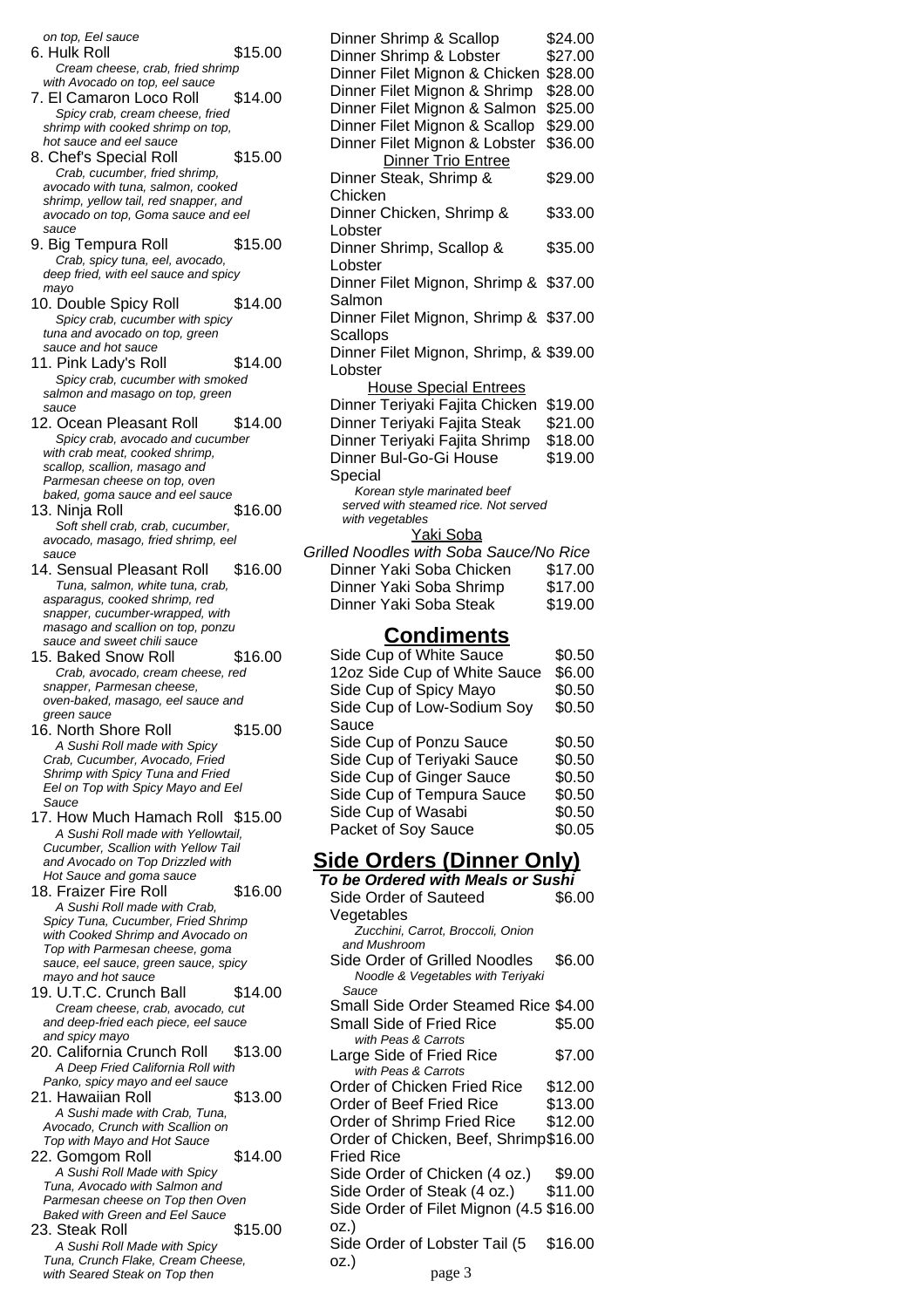Drizzled with Sweet Chili Sauce

- 24. Salmon Salad Roll \$14.00 Avocado, cream cheese, crab with salmon salad on top (mixed with cucumber and mayo), eel sauce
- 25. Dynamite Roll \$16.00 Deep fried stuffed jalapeno with spicy tuna with chopped fresh tuna, avocado, sesame oil and chili sauce mixed on top
- 26. Nooga Roll \$15.00 Fried red snapper, cucumber, avocado, lettuce, tomato with sweet chili sauce, eel sauce, and mayo
- 27. Bul-Go-Gi Roll \$15.00 California roll with Bul-Go-Gi on top with Scallion and eel sauce
- 28. Cherry Blossom Roll \$16.00 Salmon, avocado, covered with fresh tuna sashimi and masago
- 29. Orange Blossom Roll \$16.00 Tuna, avocado, covered with fresh salmon sashimi and masago
- 31. Nama-Haru-Maki \$16.00 Tuna, spicy tuna, crab meat, cooked ebi shrimp, asparagus, avocado, mango with rice wrap (no rice)
- 32. Giant Eel Roll \$16.00 Spicy crab, fried shrimp, avocado, half of whole eel on top, spicy mayo and eel sauce

# **Nigiri Sushi**

### **Served in a Pair. 2(pcs)**

1. Amaebi (Sweet Raw Shrimp\$9.95 Nigiri 3. Conch Nigiri \$5.95 4. Ebi (Cooked Shrimp) Nigiri \$5.50 5. Hamachi (Yellow Tail) Nigiri \$7.50 6. Hokigai (Surf Clam) Nigiri \$4.50 7. Ika (Baby Squid) Nigiri \$4.50 8. Ikura (Salmon Egg) Nigiri \$6.50 9. Kaibashira (Scallop) Nigiri \$6.50 10. Kani (Crab) Nigiri \$5.00 11. Maguro (Fresh Tuna) Nigiri\$8.50 12. Masago (Smelt Egg) Nigiri \$4.50 13. Saba (Mackerel) Nigiri \$4.50 14. Sake (Fresh Salmon) Nigiri\$7.50 15. Smoked Salmon Nigiri \$5.95 16. Tai (Red Snapper) Nigiri \$5.50 17. Tako (Octopus) Nigiri \$5.95 18. Tamago (Egg) Nigiri \$3.50 19. Tobiko (Flying Fish Roe) Nigiri \$4.95 21. Unagi (Fresh Water Eel) Nigiri \$8.50 23. White Tuna Nigiri \$5.50 **Sashimi Appetizer**

| <b>Fish Only</b>             |         |
|------------------------------|---------|
| 37. Fresh Tuna Sashimi       | \$10.50 |
| 20 <i>White</i> Tung Coopimi | co دa   |

| <u>JU. VIIIIG TUHA JASHIIII</u> | ⊎ບ.ບບ   |
|---------------------------------|---------|
| 39. Yellow Tail Sashimi         | \$9.50  |
| 4 Pieces                        |         |
| 40. Red Snapper Sashimi         | \$7.50  |
| 41. Salmon Sashimi              | \$9.50  |
| 42. Totto Sashimi Combo         | \$14.95 |
| (9pcs)                          |         |

### **Sushi Dinners**

#### **Served with House Salad & Soup (Miso or Chicken Broth)**

45. Totto Sushi Combo Dinne\$28.00 8 pieces Nigiri & choice of roll (Tuna, California, Spicy Tuna, or Shrimp Tempura Roll)

| Side Order of Shrimp (7pc)              | \$9.00 |
|-----------------------------------------|--------|
| Side Order of Scallop (4.5 oz.) \$11.00 |        |
| Side Order of House Tofu                | \$8.00 |
| Battered & deep fried Tofu with         |        |
| Teriyaki Sauce                          |        |
| Side Order of Vegetable w/Tofu \$8.00   |        |

### **Kids Menu**

**Served with House Salad & Soup (Miso or Chicken Broth), Vegetables & Steamed Rice (Fried Rice for \$1.00 extra)**

| Kid's Teriyaki Chicken       | \$11.00 |
|------------------------------|---------|
| <b>Kid's Steak Entree</b>    | \$12.00 |
| Kid's Teriyaki Shrimp        | \$11.00 |
| Kid's Filet Mignon Entree    | \$17.00 |
| Kid Vegetable Entree         | \$9.00  |
| Plus \$2.00 with Tofu        |         |
| Kid's Chicken Nugget & Fries | \$8.00  |
| Served with Fries. (No Rice) |         |

### **Dessert**

| Lemon Ripieno                         | \$5.95 |
|---------------------------------------|--------|
| Refreshing lemon sorbetto served      |        |
| in the natural fruit shell            |        |
| Exotic Bomba                          | \$6.95 |
| Mango, passion fruit and raspberry    |        |
| sorbetto, all covered in white        |        |
| chocolate and drizzled with chocolate |        |
| Tiramisu                              | \$7.95 |
| Sponge cake soaked in espresso,       |        |
| topped with mascarpone cream and      |        |
| dusted with coca powder               |        |
| Chocolate Ganache                     | \$6.95 |
| Cheesecake                            |        |
| New York style cheesecake topped      |        |
| with a thick, rich layer of chocolate |        |
| ganache, sits on a chocolate sponge   |        |
| cake base                             |        |
| Mochi Ice Cream                       | \$5.50 |
| A thin layer of mochi wrapped         |        |
| around an ice cream filling           |        |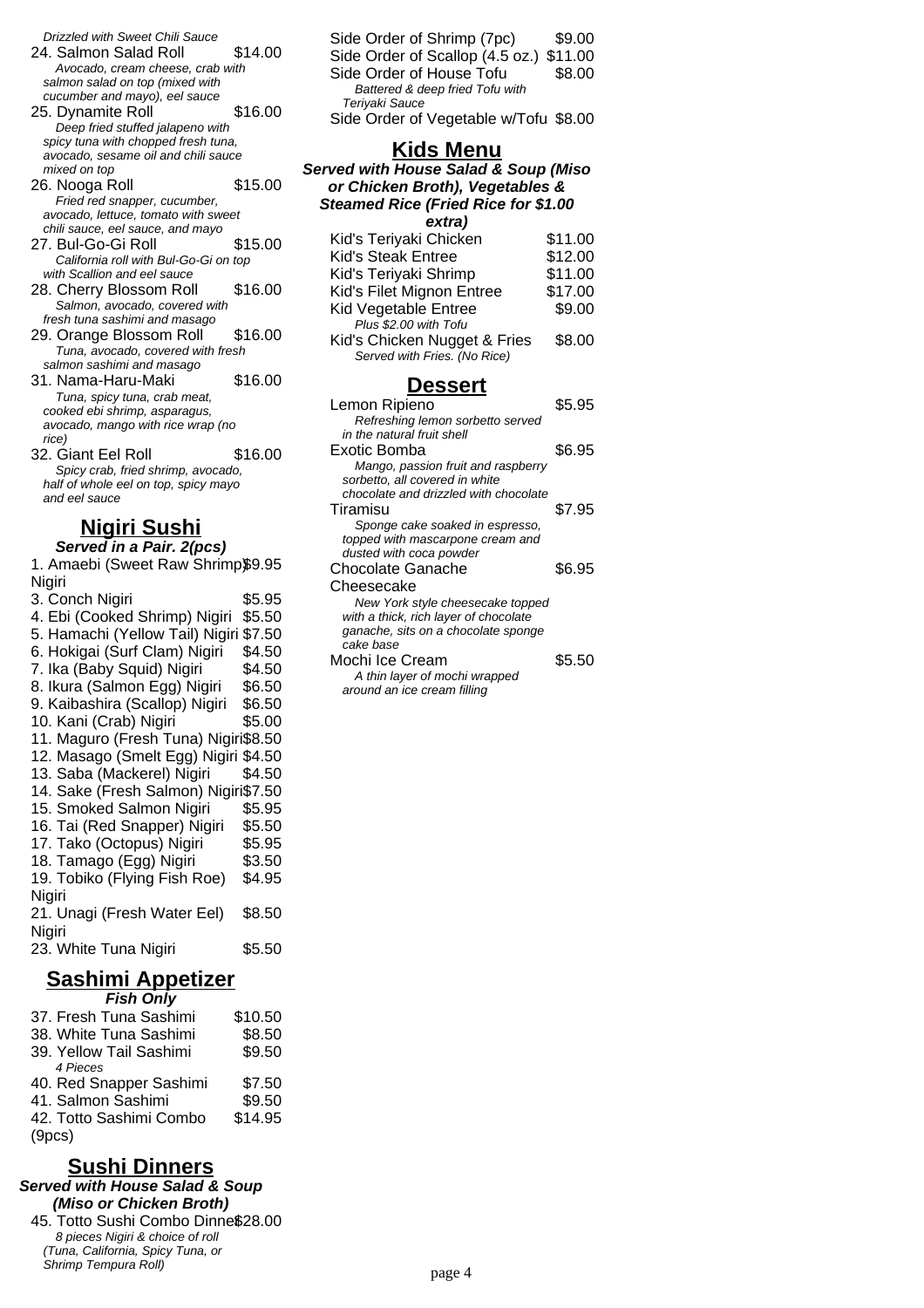46. Sushi & Sashimi Regular \$35.00 **Dinner** 4 PIeces Nigiri & 12 Pieces Sashimi 47. Sushi & Sashimi Deluxe \$50.00 Dinner 6 Pieces Nigiri & 18 Pieces Sashimi 49. Unadon Dinner \$23.00 Eel on top of Rice Bowl 48. Chirashi Dinner \$29.50 All Different Fish on top of Rice Bowl 50. Sashimi Combination Regular Dinner \$33.00 14-15 Pieces 51. Sashimi Combination Deluxe Dinner \$48.00 20-24 Pieces

#### **Vegetarian Rolls Served in 6-8 Pieces**

| 51. Avocado Roll                 | \$5.50 |
|----------------------------------|--------|
| 52. Cucumber Roll                | \$4.50 |
| 53. Asparagus Roll               | \$6.50 |
| Asparagus, Cream Cheese,         |        |
| <b>Pickled Radish</b>            |        |
| 54. Vegetable Roll               | \$6.00 |
| Cucumber, Avocado and Pickled    |        |
| Veggies                          |        |
| 55. Fashion Roll                 | \$9.50 |
| Asparagus, Avocado, Cream        |        |
| Cheese and Veggie Tempura on Top |        |
| 56. Sweet Potato Roll            | \$5.00 |
| <b>Fried Sweet Potato</b>        |        |
|                                  |        |

# **Rolls with Raw Fish**

| 57. Tuna Roll                       | \$6.50  |
|-------------------------------------|---------|
| 58. Salmon Roll                     | \$6.00  |
| 59. Yellow Tail Roll                | \$6.00  |
| With Scallions                      |         |
| 60. Spicy Tuna Roll                 | \$6.50  |
| 61. Spicy Yellow Tail Roll          | \$6.50  |
| 62. Philadelphia Roll               | \$7.50  |
| Fresh Salmon, Cream Cheese,         |         |
| Avocado                             |         |
| 63. Rainbow Roll                    | \$13.00 |
| California Roll with Mixed Fish and |         |
| Avocado on Top                      |         |
|                                     |         |

# **Rolls with Cooked Fish**

| 64. Futo Maki                                                                                         | \$7.00  |        |
|-------------------------------------------------------------------------------------------------------|---------|--------|
| Egg Omelet, Pickled Veggies<br>66. Eel Roll                                                           | \$8.00  |        |
| Cucumber, Avocado and Smoked<br>Eel                                                                   |         |        |
| 67. California Roll<br>Avocado, Cucumber, Crab/Masago                                                 | \$6.00  |        |
| 68. Fried Bagel Roll<br>Smoked Salmon, Cream Cheese,<br>Avocado then Deep Fried with<br>Sauces on Top | \$10.00 |        |
| 69. Crab Tempura Roll<br>Cucumber, Avocado, Fried Crab<br>with Spicy Mayo on Top                      | \$6.50  |        |
| 70.Salmon Skin Roll<br>Cucumber, Avocado, Cooked<br>Salmon Skin with Masago                           | \$6.00  |        |
| 71. Spider Roll (Soft Shell                                                                           | \$8.50  |        |
| Crab)<br>Cucumber, Avocado/Soft Shell<br>Crab/Masago                                                  |         |        |
| 72. Caterpillar Roll<br>Eel, Cucumber Inside and Avocado<br>and Eel Sauce on Top                      | \$12.50 |        |
| 73. Dragon Roll<br>California Roll Inside with Eel and<br>Avocado on Top                              | \$12.50 |        |
| 74. Fried Shrimp Roll                                                                                 | \$8.00  | page 5 |